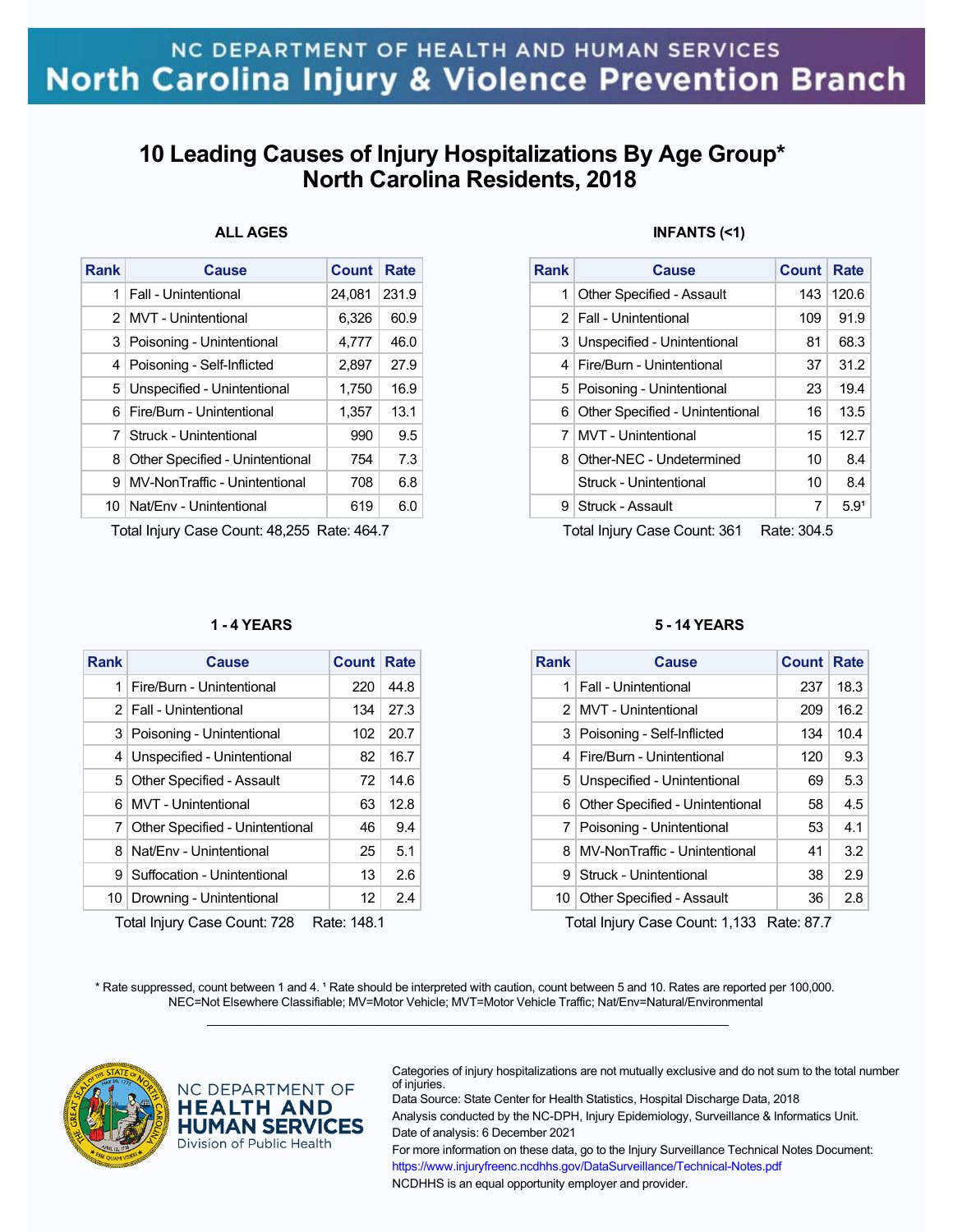### **10 Leading Causes of Injury Hospitalizations By Age Group\* North Carolina Residents, 2018**

| Rank | Cause                         | <b>Count Rate</b> |      |
|------|-------------------------------|-------------------|------|
| 1    | MVT - Unintentional           | 1,000             | 72.4 |
|      | 2 Poisoning - Self-Inflicted  | 696               | 50.4 |
|      | 3   Poisoning - Unintentional | 303               | 21.9 |
|      | 4   Fall - Unintentional      | 252               | 18.2 |
|      | 5   Firearm - Unintentional   | 171               | 12.4 |
| 6    | Firearm - Assault             | 169               | 12.2 |
|      | 7   Fire/Burn - Unintentional | 156               | 11.3 |
| 8    | MV-NonTraffic - Unintentional | 136               | 9.8  |
| 9    | Unspecified - Unintentional   | 84                | 6.1  |
|      | 10   Struck - Unintentional   | 81                | 5.9  |

Total Injury Case Count: 3,455 Rate: 250.0

#### **45 - 64 YEARS**

| <b>Rank</b> | Cause                           | Count | <b>Rate</b> |
|-------------|---------------------------------|-------|-------------|
| 1           | Fall - Unintentional            | 4,135 | 152.0       |
|             | 2 Poisoning - Unintentional     | 1,916 | 70.4        |
| 3           | MVT - Unintentional             | 1,774 | 65.2        |
| 4           | Poisoning - Self-Inflicted      | 867   | 31.9        |
|             | 5   Unspecified - Unintentional | 461   | 16.9        |
| 6           | Fire/Burn - Unintentional       | 336   | 12.3        |
| 7           | Struck - Unintentional          | 234   | 8.6         |
| 8           | Nat/Env - Unintentional         | 213   | 7.8         |
| 9           | Struck - Assault                | 204   | 7.5         |
| 10          | MV-NonTraffic - Unintentional   | 193   | 7.1         |

Total Injury Case Count: 11,245 Rate: 413.3

### **25 - 44 YEARS**

| Rank | Cause                           | <b>Count Rate</b> |      |
|------|---------------------------------|-------------------|------|
| 1    | <b>MVT</b> - Unintentional      | 2,010             | 74.7 |
|      | 2 Poisoning - Unintentional     | 1,402             | 52.1 |
|      | 3   Fall - Unintentional        | 1,019             | 37.9 |
|      | 4   Poisoning - Self-Inflicted  | 997               | 37.1 |
|      | 5   Fire/Burn - Unintentional   | 329               | 12.2 |
|      | 6 Unspecified - Unintentional   | 282               | 10.5 |
|      | 7 Firearm - Assault             | 256               | 9.5  |
| 8    | MV-NonTraffic - Unintentional   | 248               | 9.2  |
| 9    | Other Specified - Unintentional | 211               | 7.8  |
|      | 10 Firearm - Unintentional      | 205               | 7.6  |

Total Injury Case Count: 8,018 Rate: 298.2

### **AGES 65 & OVER**

| <b>Rank</b>   | Cause                           | <b>Count</b> | Rate    |
|---------------|---------------------------------|--------------|---------|
| 1             | Fall - Unintentional            | 18,194       | 1.077.0 |
| $\mathcal{P}$ | MVT - Unintentional             | 1,241        | 73.5    |
| 3             | Poisoning - Unintentional       | 975          | 57.7    |
| 4             | Unspecified - Unintentional     | 691          | 40.9    |
| 5.            | Struck - Unintentional          | 457          | 27.1    |
| 6             | Poisoning - Self-Inflicted      | 202          | 12.0    |
| 7             | Nat/Env - Unintentional         | 184          | 10.9    |
| 8             | Other Specified - Unintentional | 181          | 10.7    |
| 9             | Fire/Burn - Unintentional       | 159          | 9.4     |
| 10.           | Suffocation - Unintentional     | 137          | 8.1     |

Total Injury Case Count: 23,279 Rate: 1,378.0

\* Rate suppressed, count between 1 and 4. <sup>1</sup> Rate should be interpreted with caution, count between 5 and 10. Rates are reported per 100,000. NEC=Not Elsewhere Classifiable; MV=Motor Vehicle; MVT=Motor Vehicle Traffic; Nat/Env=Natural/Environmental  $\mathcal{L}_\mathcal{L} = \{ \mathcal{L}_\mathcal{L} = \{ \mathcal{L}_\mathcal{L} = \{ \mathcal{L}_\mathcal{L} = \{ \mathcal{L}_\mathcal{L} = \{ \mathcal{L}_\mathcal{L} = \{ \mathcal{L}_\mathcal{L} = \{ \mathcal{L}_\mathcal{L} = \{ \mathcal{L}_\mathcal{L} = \{ \mathcal{L}_\mathcal{L} = \{ \mathcal{L}_\mathcal{L} = \{ \mathcal{L}_\mathcal{L} = \{ \mathcal{L}_\mathcal{L} = \{ \mathcal{L}_\mathcal{L} = \{ \mathcal{L}_\mathcal{$ 



NC DEPARTMENT OF **HEALTH AND HUMAN SERVICES** Division of Public Health

Categories of injury hospitalizations are not mutually exclusive and do not sum to the total number of injuries.

Data Source: State Center for Health Statistics, Hospital Discharge Data, 2018 Analysis conducted by the NC-DPH, Injury Epidemiology, Surveillance & Informatics Unit. Date of analysis: 6 December 2021 For more information on these data, go to the Injury Surveillance Technical Notes Document: https://www.injuryfreenc.ncdhhs.gov/DataSurveillance/Technical-Notes.pdf

NCDHHS is an equal opportunity employer and provider.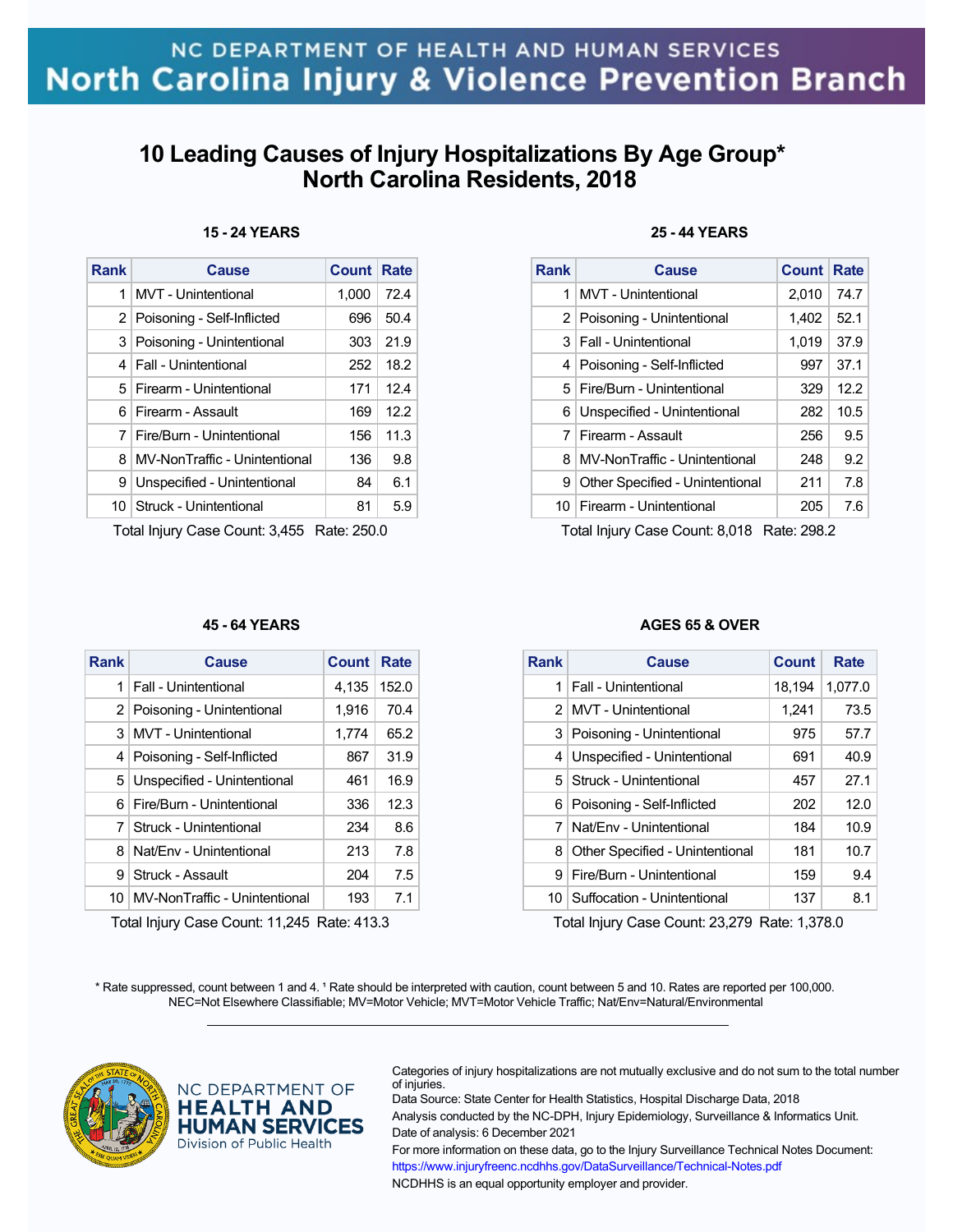## **10 Leading Causes of Injury Hospitalizations By Race/Ethnicity\* North Carolina Residents, 2018**

| Rank          | Cause                           | Count  | <b>Rate</b> |
|---------------|---------------------------------|--------|-------------|
| 1             | Fall - Unintentional            | 19,957 | 301.3       |
| $\mathcal{P}$ | MVT - Unintentional             | 3,959  | 59.8        |
| 3             | Poisoning - Unintentional       | 3,228  | 48.7        |
| 4             | Poisoning - Self-Inflicted      | 2,095  | 31.6        |
| 5             | Unspecified - Unintentional     | 1,204  | 18.2        |
| 6.            | Struck - Unintentional          | 714    | 10.8        |
| 7             | Fire/Burn - Unintentional       | 643    | 9.7         |
| 8             | Other Specified - Unintentional | 487    | 7.4         |
| 9             | MV-NonTraffic - Unintentional   | 475    | 7.2         |
| 10 l          | Nat/Env - Unintentional         | 461    | 7.0         |

### **NON-HISPANIC WHITE**

Total Injury Case Count: 35,342 Rate: 533.6

### **NON-HISPANIC BLACK**

| <b>Rank</b> | Cause                         | Count | Rate  |
|-------------|-------------------------------|-------|-------|
| 1           | Fall - Unintentional          | 2,520 | 109.7 |
|             | 2 MVT - Unintentional         | 1.581 | 68.8  |
| 3           | Poisoning - Unintentional     | 1,187 | 51.7  |
| 4           | Poisoning - Self-Inflicted    | 481   | 20.9  |
| 5           | Fire/Burn - Unintentional     | 429   | 18.7  |
| 6           | Unspecified - Unintentional   | 367   | 16.0  |
| 7           | Firearm - Assault             | 358   | 15.6  |
| 8           | Firearm - Unintentional       | 307   | 13.4  |
| 9           | Struck - Assault              | 184   | 8.0   |
| 10          | MV-NonTraffic - Unintentional | 167   | 7.3   |

Total Injury Case Count: 8,534 Rate: 371.6

### **NON-HISPANIC AMERICAN INDIAN**

| <b>Rank</b>    | Cause                           | <b>Count</b> | Rate  |  |
|----------------|---------------------------------|--------------|-------|--|
| 1              | Fall - Unintentional            | 361          | 292.5 |  |
| $\overline{2}$ | Poisoning - Unintentional       | 115          | 93.2  |  |
| 3              | <b>MVT</b> - Unintentional      | 58           | 47.0  |  |
| 4              | Poisoning - Self-Inflicted      | 49           | 39.7  |  |
| 5              | Unspecified - Unintentional     | 34           | 27.6  |  |
| 6.             | Other Specified - Unintentional | 18           | 14.6  |  |
| 7              | Fire/Burn - Unintentional       | 15           | 12.2  |  |
| 8              | Struck - Unintentional          | 12           | 9.7   |  |
| 9              | Cut/Pierce - Unintentional      | 11           | 8.9   |  |
|                | Firearm - Unintentional         | 11           | 8.9   |  |
|                |                                 |              |       |  |

Total Injury Case Count: 759 Rate: 615.1

### **NON-HISPANIC ASIAN**

| <b>Rank</b>       | <b>Cause</b>                   | <b>Count Rate</b> |                  |
|-------------------|--------------------------------|-------------------|------------------|
| 1                 | Fall - Unintentional           | 146               | 42.6             |
|                   | 2   MVT - Unintentional        | 41                | 12.0             |
|                   | 3   Poisoning - Self-Inflicted | 29                | 8.5              |
| 4                 | Poisoning - Unintentional      | 18                | 5.3              |
|                   | 5   Fire/Burn - Unintentional  | 17                | 5.0              |
|                   | 6 Unspecified - Unintentional  | 9                 | 2.6 <sup>1</sup> |
|                   | 7 Nat/Env - Unintentional      | 7                 | 2.0 <sup>1</sup> |
|                   | 8 Struck - Assault             | 4                 | $\star$          |
|                   | Struck - Unintentional         | 4                 | $\star$          |
| 9                 | Firearm - Assault              | 3                 | $\star$          |
| <b>D</b> - 1<br>ົ |                                |                   |                  |

Total Injury Case Count: 301 Rate: 87.8

\* Rate suppressed, count between 1 and 4. <sup>1</sup> Rate should be interpreted with caution, count between 5 and 10. Rates are reported per 100,000. NEC=Not Elsewhere Classifiable; MV=Motor Vehicle; MVT=Motor Vehicle Traffic; Nat/Env=Natural/Environmental  $\mathcal{L}_\mathcal{L} = \{ \mathcal{L}_\mathcal{L} = \{ \mathcal{L}_\mathcal{L} = \{ \mathcal{L}_\mathcal{L} = \{ \mathcal{L}_\mathcal{L} = \{ \mathcal{L}_\mathcal{L} = \{ \mathcal{L}_\mathcal{L} = \{ \mathcal{L}_\mathcal{L} = \{ \mathcal{L}_\mathcal{L} = \{ \mathcal{L}_\mathcal{L} = \{ \mathcal{L}_\mathcal{L} = \{ \mathcal{L}_\mathcal{L} = \{ \mathcal{L}_\mathcal{L} = \{ \mathcal{L}_\mathcal{L} = \{ \mathcal{L}_\mathcal{$ 



### NC DEPARTMENT OF **HEALTH AND HUMAN SERVICES** Division of Public Health

Caution – race classifications changed in July 2020 for all data years

Categories of injury hospitalizations are not mutually exclusive and do not sum to the total number of injuries.

Data Source: State Center for Health Statistics, Hospital Discharge Data, 2018 Analysis conducted by the NC-DPH, Injury Epidemiology, Surveillance & Informatics Unit. Date of analysis: 6 December 2021

For more information on these data, go to the Injury Surveillance Technical Notes Document: https://www.injuryfreenc.ncdhhs.gov/DataSurveillance/Technical-Notes.pdf NCDHHS is an equal opportunity employer and provider.